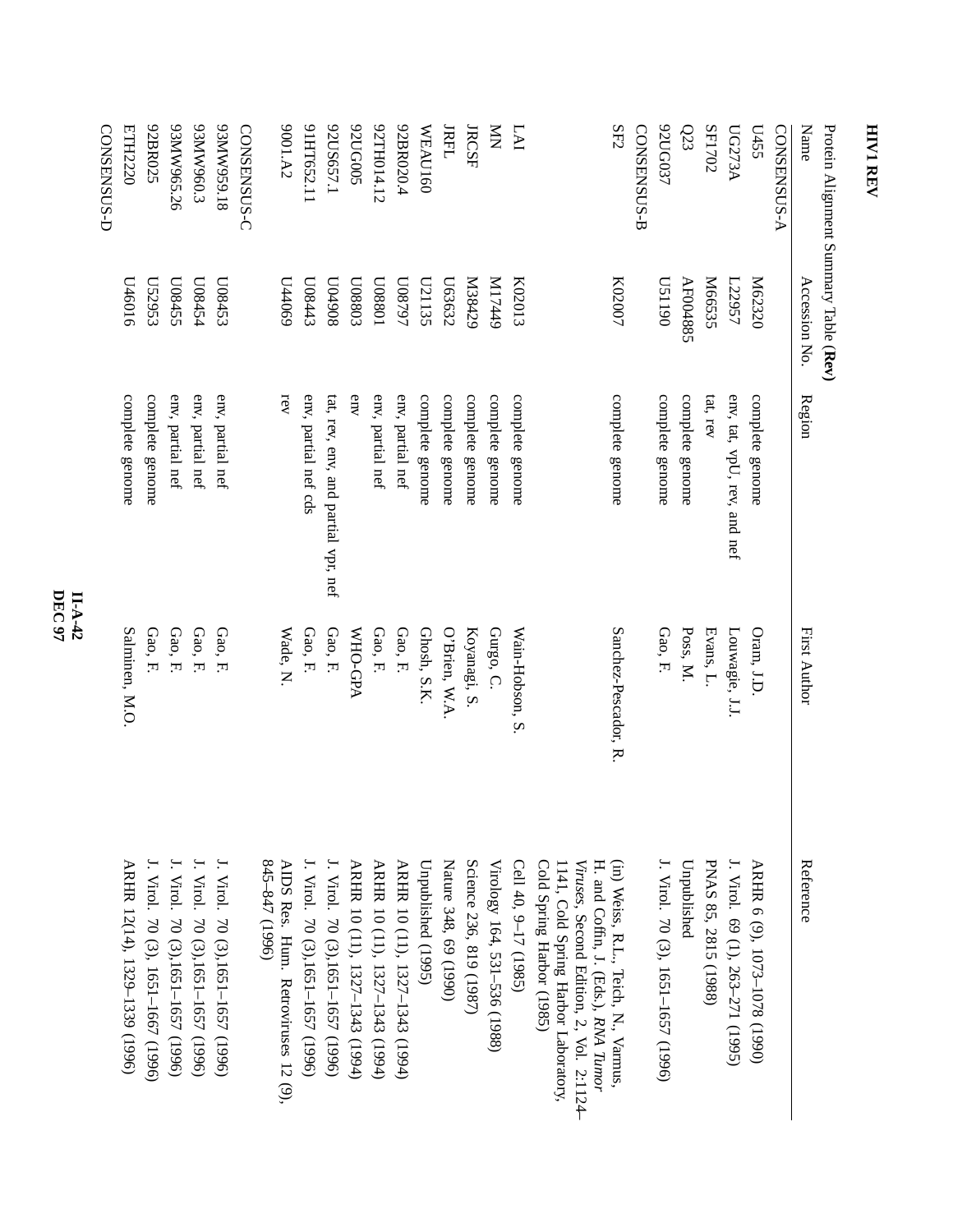| ï |  |  |
|---|--|--|
|   |  |  |

**Z6** 

BLI<br>Z2Z6

| K03454             | complete genome                                                | Alizon, M.                           | Cell 46, 63–74 (1986)                                                         |
|--------------------|----------------------------------------------------------------|--------------------------------------|-------------------------------------------------------------------------------|
| M22639             | complete genome                                                | Theodore, T.                         | Unpublished (1988)                                                            |
| K03458             | pol, vif, vpr, tat, rev, vpu, env, $n \in \mathbb{C}$ , 3' LTR | Srinivasan, A.                       | Gene 52, 71-82 (1987)                                                         |
| K27323             | complete genome                                                | Spire, B.                            | Gene 81, 275-28<br>(1986)                                                     |
| C08801             | env                                                            | <b>MHO-GPA</b>                       | ARHR 10 (11), 1327-1343 (1994)                                                |
| L88822             | complete genome                                                | Gao, F.                              | Unpublished                                                                   |
| r <sub>28824</sub> | complete genome                                                | Gao, F.                              | Unpublished                                                                   |
| <b>US1188</b>      | complete genome                                                | Gao, F.                              | J. Virol. 70 (3),<br>$1651 - 1657$ (1996)                                     |
| L24771             | complete genome                                                | Carr, J.K.                           | J. Virol. 70 (9), 5935-5943 (1996)                                            |
| L22085             | env, tat, rev, nef, vpu                                        | Louwagie, J.                         | ARHR 10, 561 (1<br>1994)                                                      |
| L22082             | env, tat, rev, nef, vpu                                        | Louwagie, J.                         | ARHR 10 (5), 561–567 (1994)                                                   |
| AF005494           | complete genome                                                | Gao, F.                              | Unpublished                                                                   |
| L88825             | complete genome                                                | Gao, F.                              | Unpublished (1997)                                                            |
| U88826             | complete genome                                                | Gao, F.                              | Unpublished (1997)                                                            |
| r99600             | env                                                            | Janssens, W.                         | ARHR 10, 877-879 (1994)                                                       |
| AF005496           | complete genome                                                | Gao, F.                              | Unpublished                                                                   |
| L20571<br>L20587   | complete genome<br>complete genome                             | Gurtler, L.<br>Vanden Haesevelde, M. | J. Virol. 68, 158<br>J. Virol. 68 (3),<br>(1994) 596 (1994)<br>$-1585$ (1994) |
| X52154             | complete genome                                                | Huet, T.                             | Nature 345 (6273), 356–359 (1990)                                             |

**DEC 97 II-A-43**

CPZANT

**CPZANT CPZGAB** 

CPZGAB

CONSENSUS-CPZ

CONSENSUS-CPZ

MVP5180

081SdAM

ANT70C

**ANT70C** 

CONSENSUS-O

CONSENSUS-O

U40561

CONSENSUS-H

CONSENSUS-H

LBV217

LBV217

H92NG083.2

H92NG083.2

92NG003.1

1200003.1

CONSENSUS-G 93BR0201

CONSENSUS-G

BZ126A

**BZ126A BZ163A** 

10Z0BK650

BZ163A

CONSENSUS-F

CONSENSUS-F

CM240

90CF402

90CF402

CONSENSUS-E 94UG1141

CONSENSUS-E

84ZR085

S80XZ88

141191141

92UG024D

drzopnz6

NDK

U42720

 gag, pol, vif, vpr, tat, rev,vpu,

Vanden Haesevelde.C. Haesevelde.C.

Virology 221, 346 (1996)

partial env